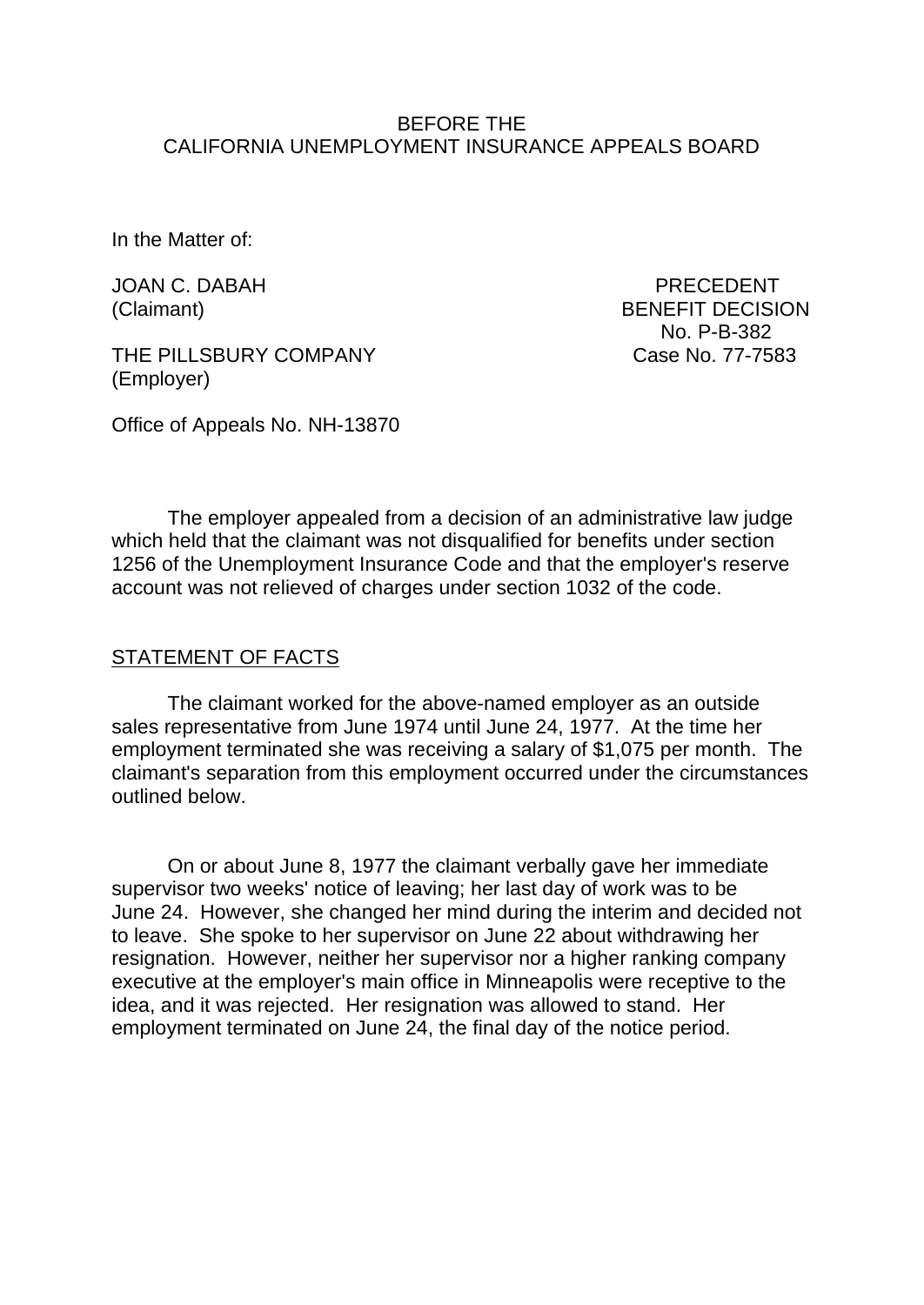The sequence of events leading to the claimant's separation from employment began about four months previously when her supervisor was appointed to that position. She did not feel at ease under his supervision and believed he was unduly critical of her. She has described the situation as essentially a personality conflict.

The disharmony was considerably aggravated by an incident that occurred in Milwaukee on or about June 1, 1977. The company was holding a national sales meeting at a hotel in that city. The claimant was among those scheduled to attend. Because of a missed flight, she arrived somewhat late. The record does not indicate why she missed the flight. There is no suggestion, however, that the employer blamed her for arriving late.

The airline delay caused the claimant to be late for a banquet at which the company president was to be the main speaker. The claimant's supervisor had left a note for her at the registration desk to the effect that it would be inadvisable for her to enter the banquet hall late. There is some question as to whether she received this message in time. The claimant did go into the banquet hall but was intercepted by the supervisor and asked to leave, which she did. He later telephoned her at her room to discuss the incident. The claimant states the call came in about 1:00 or 1:30 in the morning; the supervisor contends it was not later than 10:30 or 11 p.m. According to the claimant, she was awakened from her sleep and was extremely upset by the call. She testified he spoke "gruffly" and told her that she was "insubordinate," but she does not contend he used any offensive or improper language. She also testified that this incident was not what made her decide to resign.

The claimant had experienced a gain in weight of 20 pounds in the last two months of her employment. She alleges her supervisor made critical comments with respect to her weight gain and appearance. He unequivocally denied doing so.

The administrative law judge found the claimant's version the more credible with respect to these disputed factual matters.

The employer concedes that the claimant's overall performance was superior. She ranked second best in her specialty, which was frozen food sales, in the entire country. As a result of her high level performance she had received a bonus each year, the most recent one amounting to \$1,500.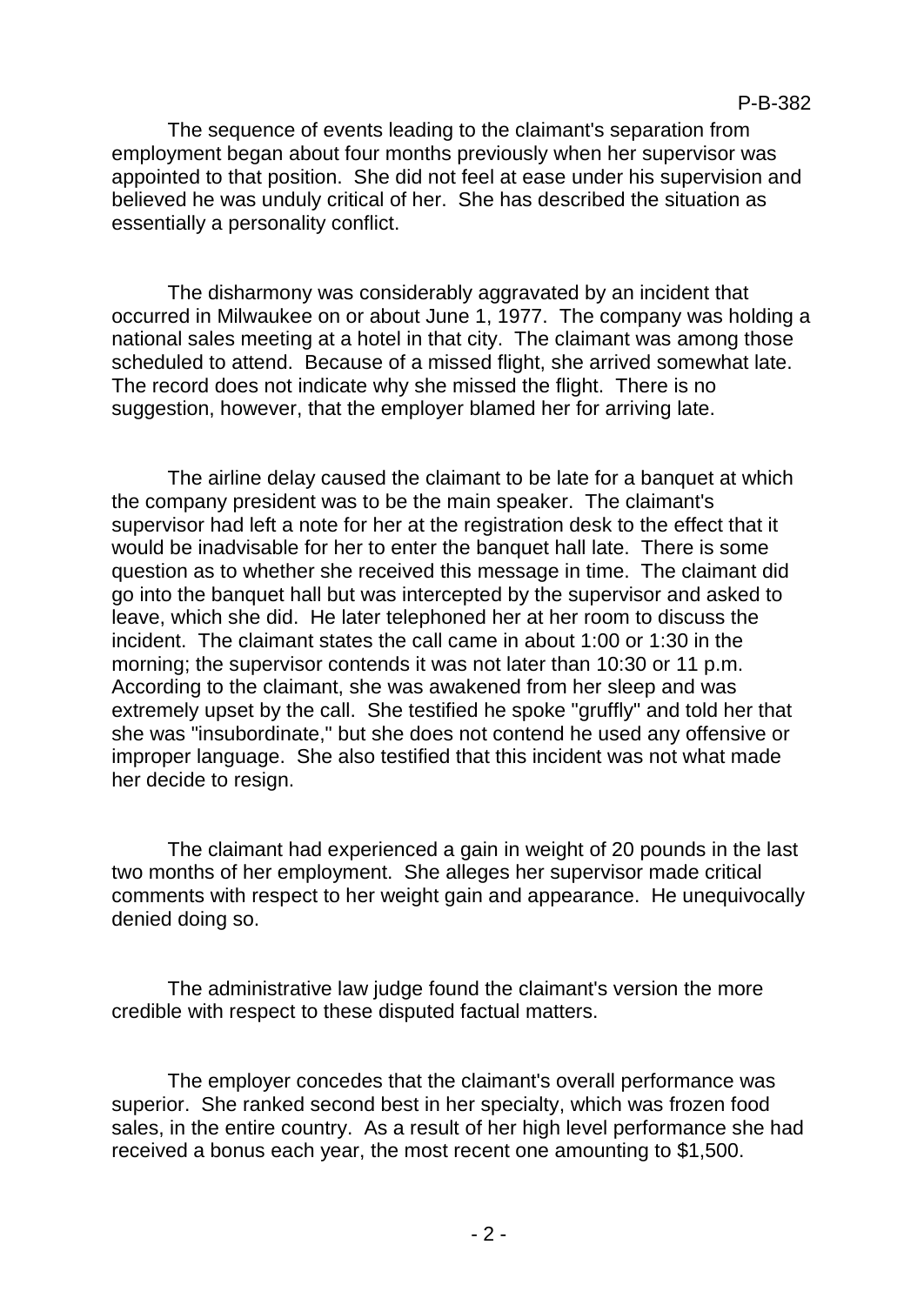The claimant explained the attempt to withdraw her resignation as resulting from a belated realization that her difficulties on the job were not due to any shortcomings on her part, but rather to the personality conflict with her supervisor. She concluded that the conflict probably could be resolved.

According to the supervisor, if the claimant had asked to withdraw the resignation within a day or two, her request would have been given favorable consideration. He felt she had waited too long, for during this period he had done extensive interviewing of applicants for her position who had been sent over by an employment agency. He testified that by the time she asked to withdraw her resignation he had narrowed the field to three persons and was preparing to select one of them. He also testified that he felt the claimant, if permitted to withdraw her resignation, might soon resign again.

# REASONS FOR DECISION

Section 1256 of the Unemployment Insurance Code provides that an individual is disqualified for benefits, and sections 1030 and 1032 of the code provide that the employer's reserve account may be relieved of benefit charges, if the claimant left his most recent work voluntarily without good cause or he has been discharged for misconduct connected with his most recent work.

In Appeals Board Decision No. P-B-37, we held that in determining whether there has been a voluntary leaving or a discharge under section 1256 of the code, it must first be determined who was the moving party in the termination. If the claimant left employment while continued work was available, then the claimant is the moving party. On the other hand, if the employer refuses to permit an individual to continue working, although the individual is ready, willing and able to do so, then the employer is the moving party.

In the vast majority of employment separations either the claimant or the employer will, under the particular facts involved, be the moving party. (There is a special type of situation in which the employment terminates on a specific date agreed to in advance under the terms of an employment contract, and thus there is no "moving party" (see Appeals Board Decisions Nos. P-B-275 and P-B-285), but that is not involved in this case.)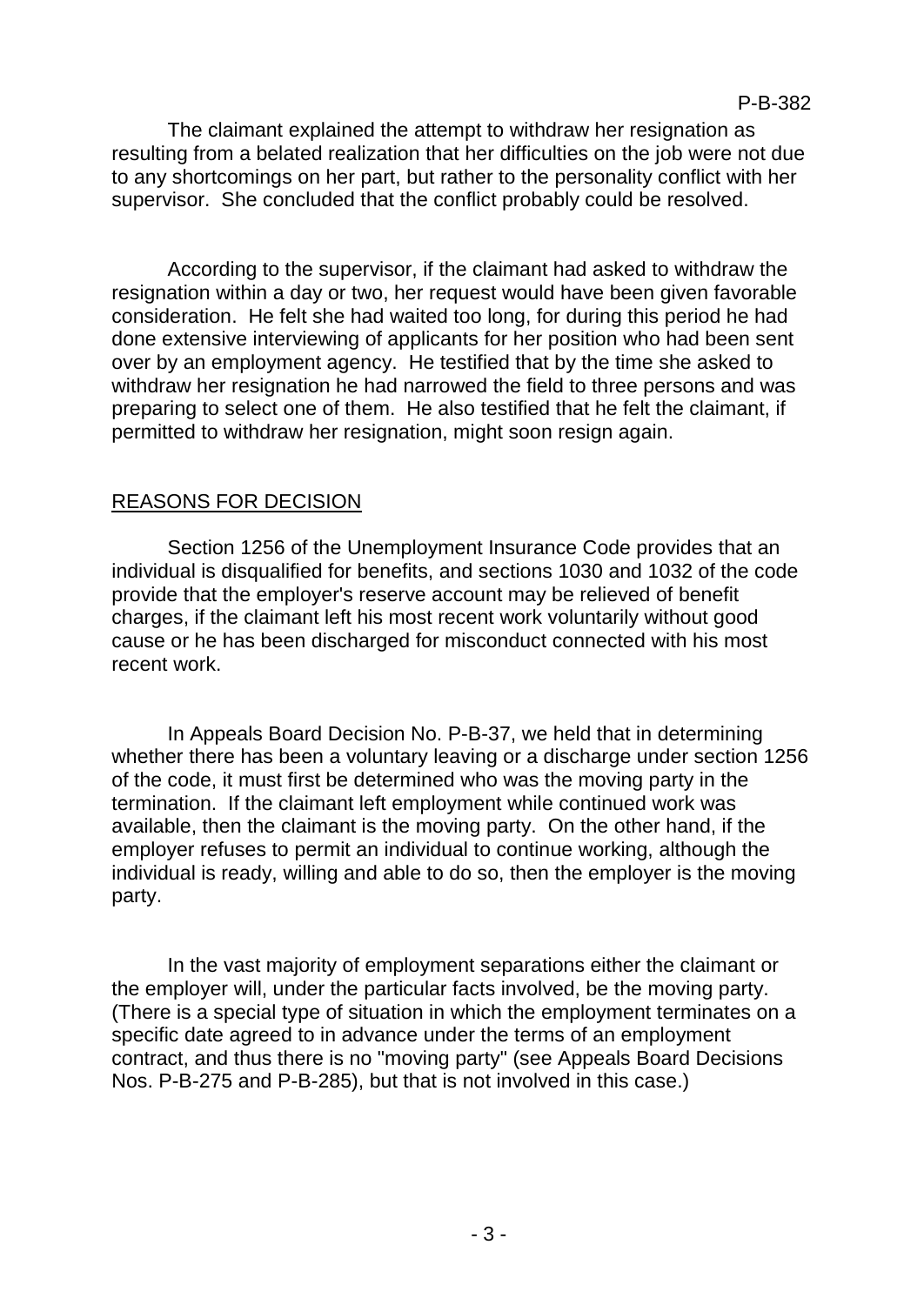The moving party is the one who takes the action that effectively severs the employer-employee relationship. In many cases the severance is immediate, often accomplished by the classical "I quit" or "You're fired" language. When such a method is used, the separation takes place and the employment relationship is at an end.

However, in a considerable proportion of cases the moving party gives "notice" of termination of employment. Under this method, the moving party selects a date in advance on which the employment will end. Typically it is a relatively short period, such as two weeks. All other things being equal, the employment relationship continues unchanged throughout the notice period.

Practical experience, however, has shown that events can - and often do - occur during the "notice period" that may serve to alter the nature of the separation. For example, a worker is informed by his employer that he is to be discharged or laid off in two weeks, but he decides to leave at once. Or an employee who gives two weeks' notice of leaving may be told by the employer to depart immediately. Thus, while the action of one party initially laid the groundwork for a separation from employment, the subsequent action of the other party superseded it by changing the effective date of the separation. Such an action by the second party may alter the legal status of the separation itself. This Board in the past has decided a number of cases involving separations of this type.

In one such case the claimant gave her employer three weeks' notice. Because business was slow, the employer told the claimant she could work for only one more week. She was not paid for any portion of the remaining two weeks of the notice period. The Appeals Board found the separation to be a discharge for non-disqualifying reasons (Appeals Board Decision No. P-B-39).

In Appeals Board Decisions Nos. P-B-37 and P-B-101, it was held that a claimant who elects to quit prior to the effective termination date set by the employer has voluntarily left the employment without good cause. In Appeals Board Decision No. P-B-164, the Board considered a case in which a claimant was told by the employer at the start of his regular eight-hour shift that he was to be laid off at the end of that day's shift. He left three hours early.

#### P-B-382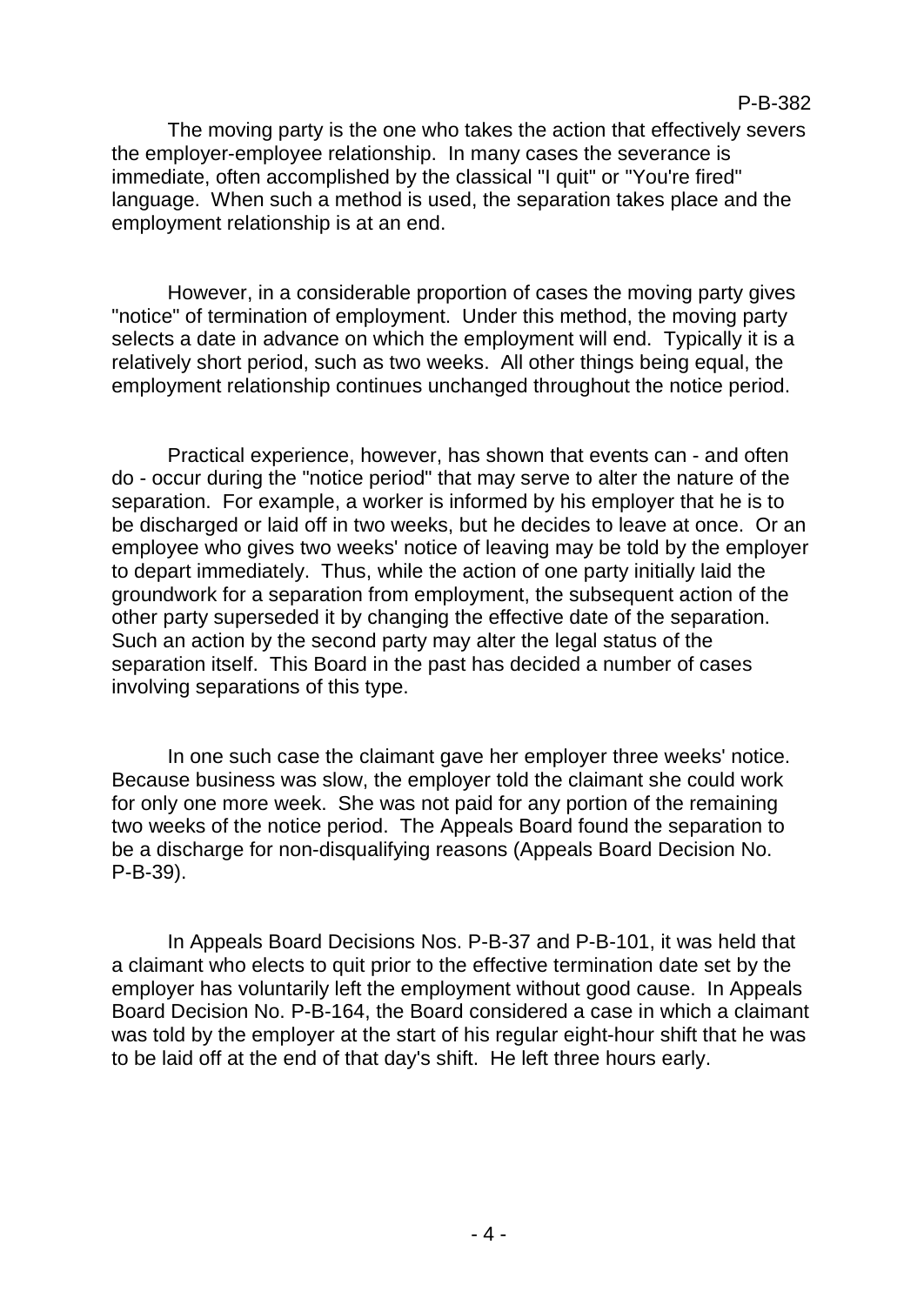The Board held that a leaving under such circumstances did not convert the separation from a discharge to a voluntary quit. The separation was found to be nondisqualifying. A contrary holding in Appeals Board Decision No. P-B-101 was therefore overruled. However, the Board made clear in Appeals Board Decision No. P-B-164 that this rationale applied only to situations where a claimant leaves on the final day of work that was previously chosen by the employer.

While the cases cited above illustrate how the legal effect of a separation can be altered for unemployment insurance purposes by actions taken during the notice period, they do not directly provide an answer to the questions posed by the case at hand. The question to be resolved in this case is: Does a claimant's unsuccessful attempt to withdraw a resignation during the notice period change the character of the separation from a voluntary leaving to a discharge?

The cases we have cited above all possess a common element, namely that two separate and independent actions occurred before a final result was produced. First one party acted and then the other. In one type of situation, the claimant gives notice of quitting and is discharged by the employer. In the reciprocal situation, the claimant is given notice of termination by the employer and elects to quit. The process might be called "action and reaction."

In the case at hand there were also two separate actions, but they were both by the same party, namely the claimant. She gave notice of leaving but subsequently attempted to withdraw her resignation prior to expiration of the notice period. Within this context, we would not characterize the employer's rejection of the offer to withdraw as an "action." It was more in the nature of a "nonaction." The employer simply spurned the attempted withdrawal and allowed the resignation to stand.

In the factual matrix of this case, should the claimant's separation be deemed a voluntary leaving or a discharge? The claimant contends that since she tried to rescind her resignation during the notice period, and was willing and able to remain employed, she was therefore discharged by the employer. The administrative law judge found that, notwithstanding the attempt to withdraw the resignation, the claimant's separation was still a voluntary leaving. We agree, for the reasons set forth below.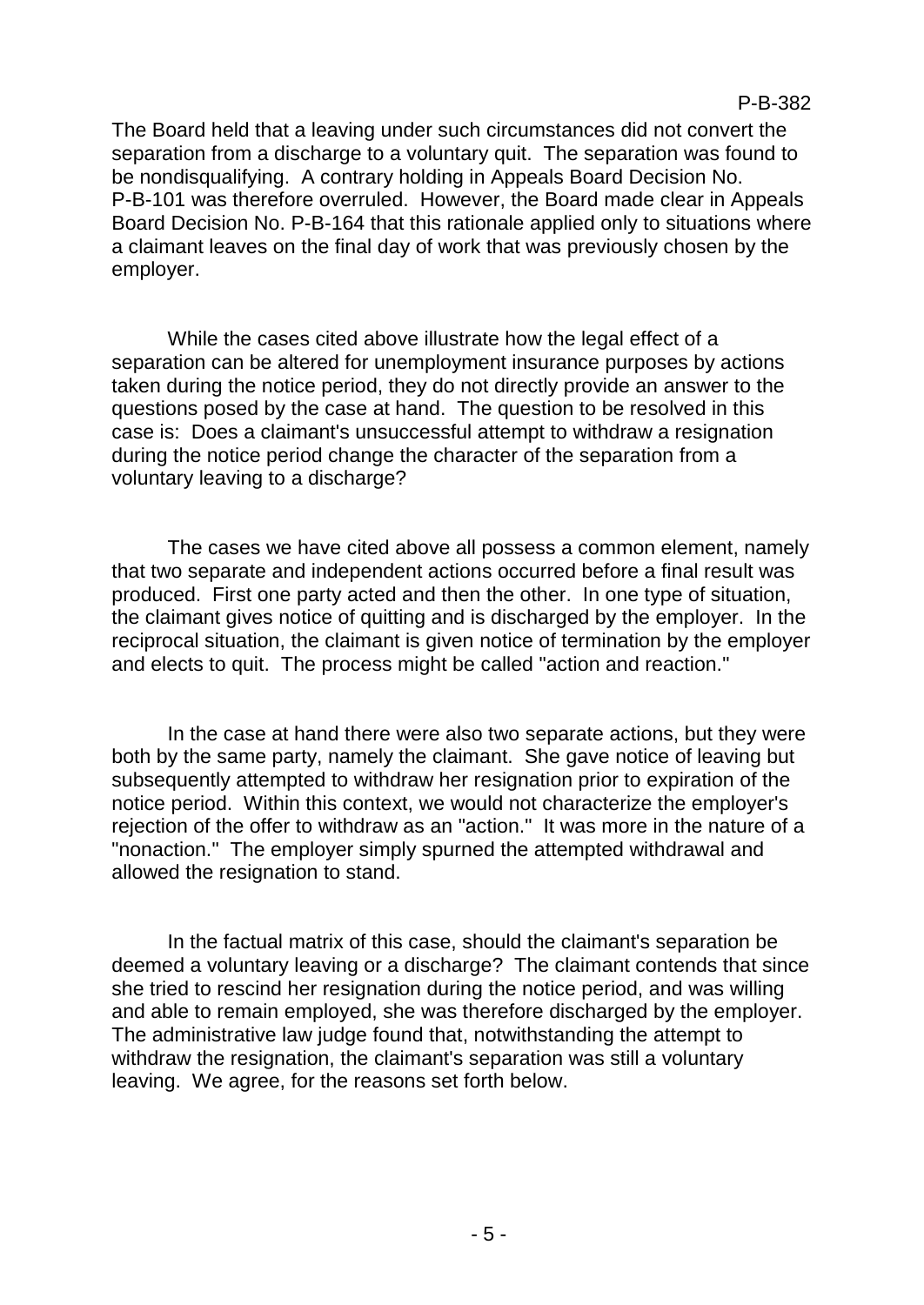### P-B-382

So far as we know, there have been no appellate court decisions on this specific question in California up to the moment, nor has this Board issued any precedent decision in point.

As we see it, to accept the claimant's theory would seriously undermine the "moving party" doctrine. It would impose upon employers an obligation that, in our judgment, is not intended by the Unemployment Insurance Code. A clear and unequivocal resignation causes the employee to become the moving party to the separation. The employer has the right to accept such resignation at face value and take the normal actions to replace the resigning worker. In this case, the employer did just that. A number of applicants were interviewed, and a replacement was about to be selected, when the claimant announced she had changed her mind and wanted to stay. The employer was under no obligation to accept the proffered withdrawal of the resignation. The unilateral action of the claimant in attempting to rescind her resignation does not make the employer the moving party to the separation and does not convert a voluntary leaving into a discharge. We therefore find, as did the administrative law judge, that the claimant voluntarily left her employment.

We wish to make clear that, in cases of this nature, the notice of leaving given by the claimant must be definite. There has to be an effective communication to the employer that the claimant is unilaterally severing the relationship, followed by the employer's acceptance. We recognize that there are often situations in which a worker who is under emotional strain may utter language that borders on a resignation but really is not intended to be one. Such declarations as "I ought to quit," "I can't stand it any longer," "I think I'll look for another job," and the like are not actually resignations.

We wish to make clear that the rationale of our decision herein does not extend to situations where a worker promptly rescinds a resignation tendered improvidently and as to which the employer has neither shown acquiescence nor in any way changed its position in reliance thereon. Nor would it apply, necessarily, to a situation where the employer expressly declines the resignation and requests the claimant to reconsider.

However, neither of the situations we have described above happened in this case. The claimant tendered an unequivocal resignation with a stated notice period. The employer accepted it and declined the claimant's subsequent request to withdraw the resignation. The separation from employment became an accomplished fact.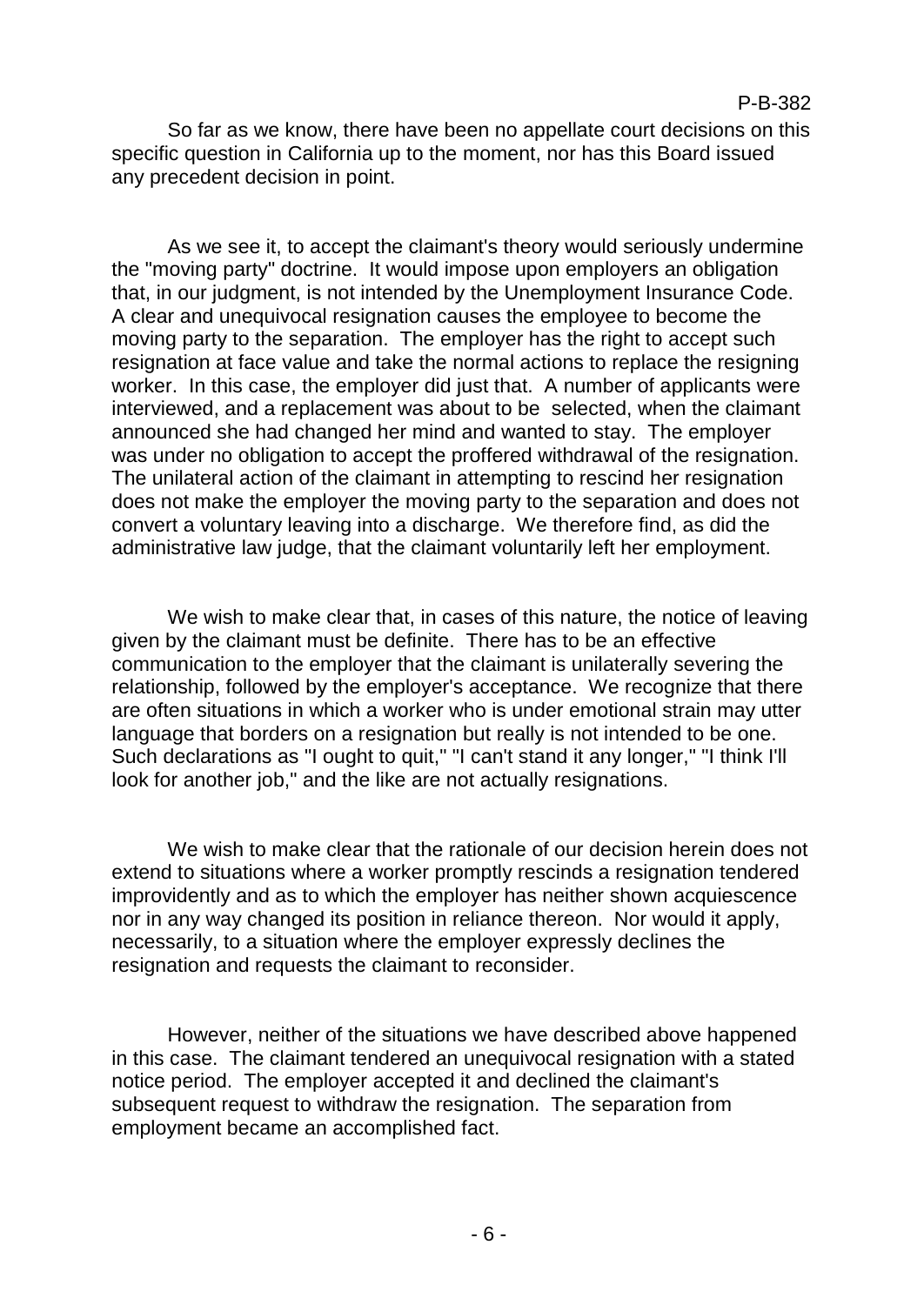Having decided that the claimant voluntarily left her employment, we now turn to the question of whether her leaving was with good cause within the meaning of section 1256 of the code.

We held in Appeals Board Decision No. P-B-27 that there is good cause for the voluntary leaving of work where the facts disclose a real, substantial and compelling reason of such nature as would cause a reasonable person genuinely desirous of retaining employment to take similar action.

In this case, the claimant herself describes the problems leading to her departure from this employment as essentially a "personality conflict" between herself and her immediate supervisor. Aside from a generalized statement that he was unduly critical of her, the only two tangible events she cites are the incident in Milwaukee and the alleged remarks about her weight gain. We note the supervisor denied telephoning her at an unreasonably late hour and flatly denied commenting on her weight. The hearing judge accepted the claimant's version of both episodes. Although the record contains no suggestion as to why the employer's account of those events should be found less credible, we will not disturb the findings of the trier of fact since they do not appear to be arbitrary or contrary to the weight of the evidence (Appeals Board Decisions Nos. P-B-10 and P-B-13).

Yet, even accepting the claimant's version of these episodes, we fail to see that they amount to good cause for leaving. The claimant conceded in her testimony that the Milwaukee incident did not cause her to resign. The comment on her weight gain, while perhaps irritating, was not made in an offensive or insulting manner.

This Board has held that dissatisfaction with a supervisor or co-worker is generally not good cause for quitting a job (Appeals Board Decision No. P-B-297). However, physical or verbal abuse by a supervisor does constitute good cause (Appeals Board Decision No. P-B-139). So too will conditions of work that are so onerous as to jeopardize a worker's physical or mental well-being (Appeals Board Decision No. P-B-126).

On the other hand, mere resentment at a new supervisor and a feeling by the claimant that such supervisor was insensitive are not enough to spell out good cause (Appeals Board Decision No. P-B-138).